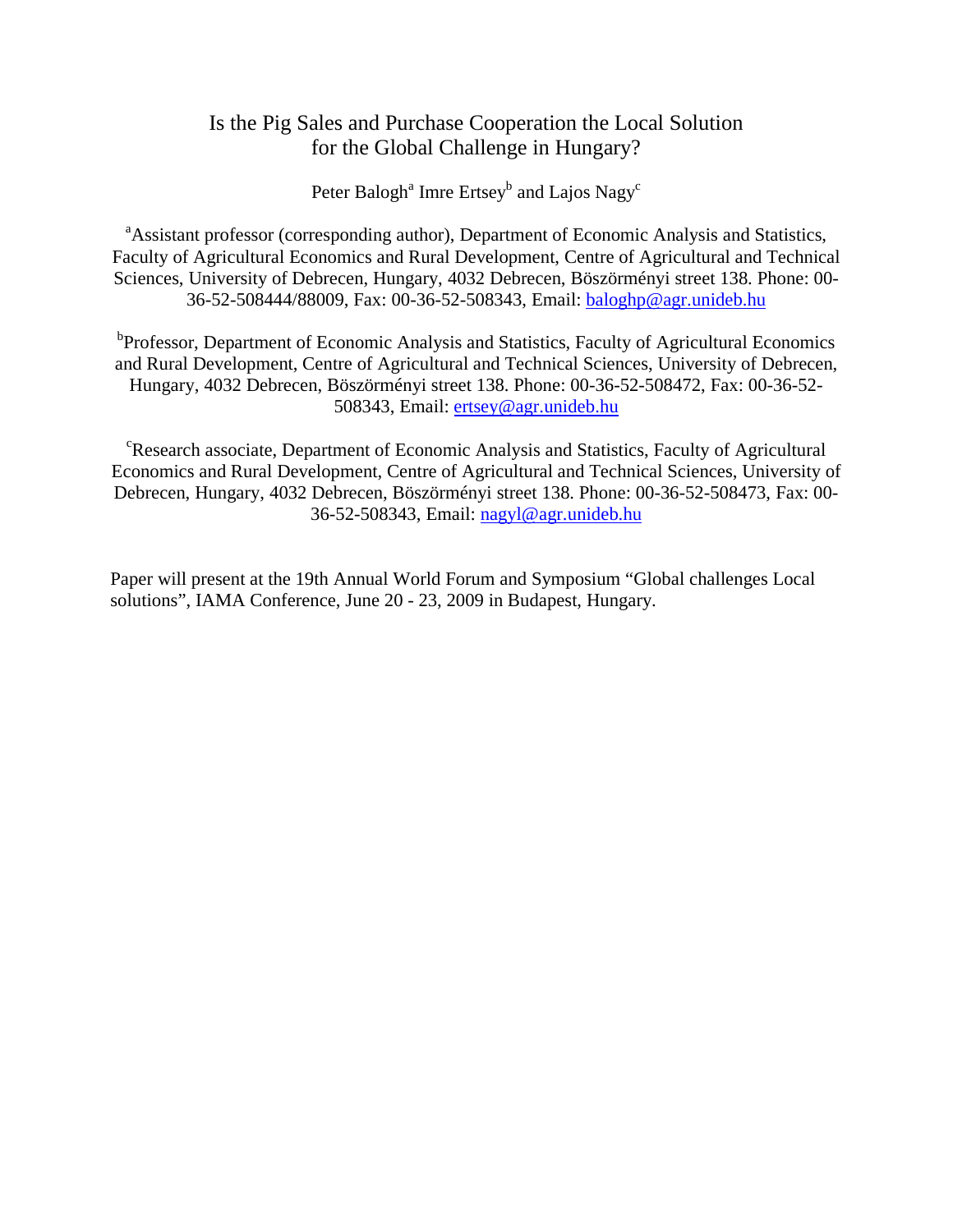### Executive Summary

Whether particular countries, regions within countries, and particular societies gain or lose in the process of globalization depends on where they are in the process of agricultural transformation and to what extent they can adjust? The Hungarian pork verticum faces considerable disadvantages in several aspects as opposed to competing countries. In countries with developed meat verticum a powerful concentration could be observed, whereas in Hungary, although disintegration has not increased, decentralization still prevails. One of its consequences is that despite the outstanding results of concentrated large-scale farms, backwardness is still characteristic in natural production indicators on sectoral level and economic risks are high. Horizontal integration in the Hungarian pork sector is stipulated by the FVM decree of 85/2002. (IX. 18.), which allows the establishment of previously acknowledged production groups. As a result, 23 groups were set up for pork production in Hungary in 2003-2004. In our research the operation of a co-operative was modelled as a generalized network problem. This model is a linear programming (LP) application with 110 variables and 32 constraints. The model allows the quantification of the number of pigs from given farms to slaughterhouses, the maximum revenue from sales, the threshold prices of deliveries and the analysis on the impacts that the members of co-operatives exert on sales revenues. This LP application can also be used for other Sales and Purchase Cooperatives or it can help with refining the existing distribution methods of the cooperatives.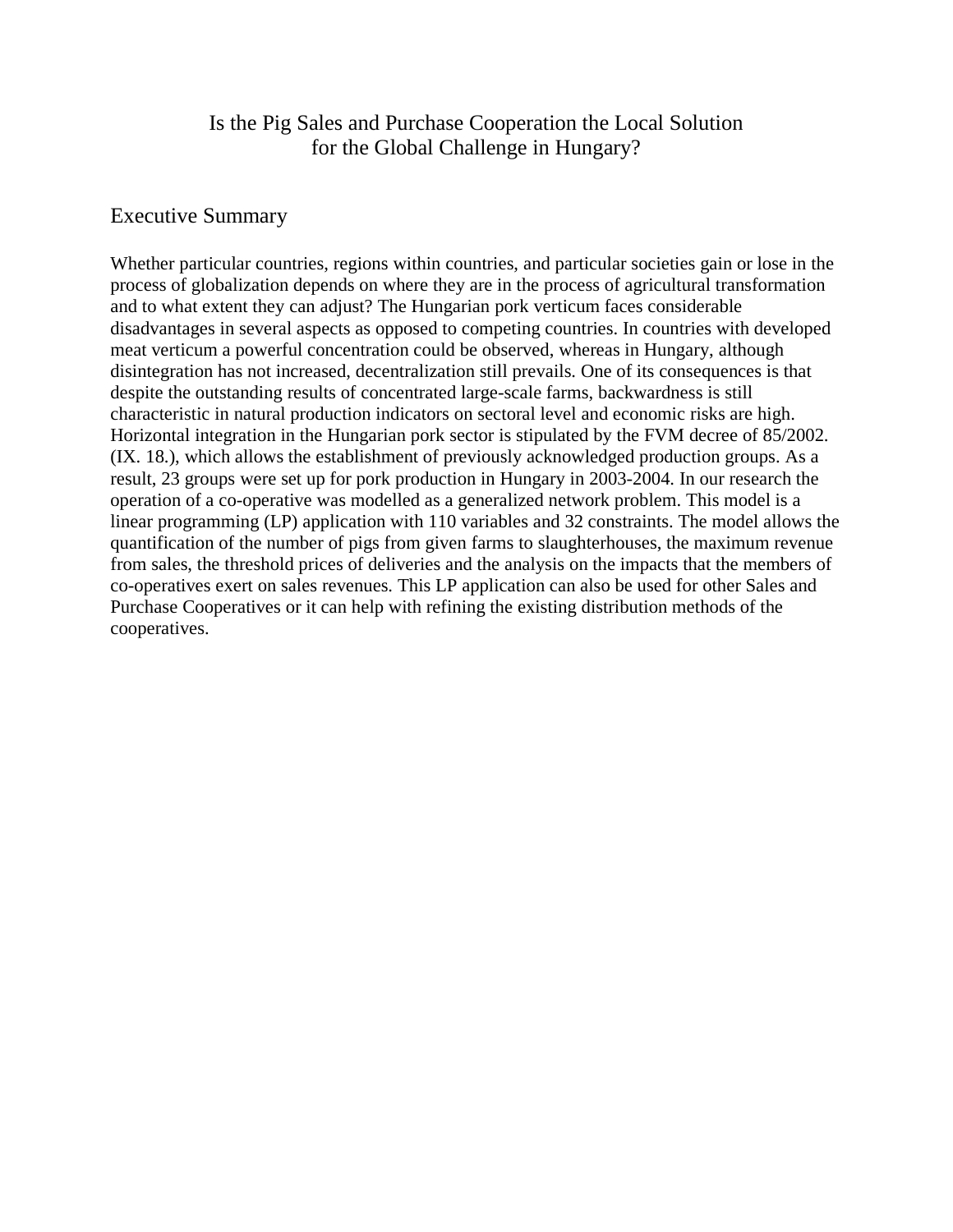#### **Abstract**

In countries with developed meat chain a powerful concentration could be observed, whereas in Hungary decentralization still prevails. In our research the operation of the pig sales and puchase co-operative was modelled as a generalized network problem. The model allows the quantification of the number of pigs from given farms to slaughterhouses, the maximum revenue from sales and the analysis on the impacts that the members of co-operatives exert on sales revenues. This model can also be used for other Sales and Purchase Cooperatives or it can help with refining the existing distribution methods of the cooperatives.

Keywords: cooperation**,** pork production, network, linear programming,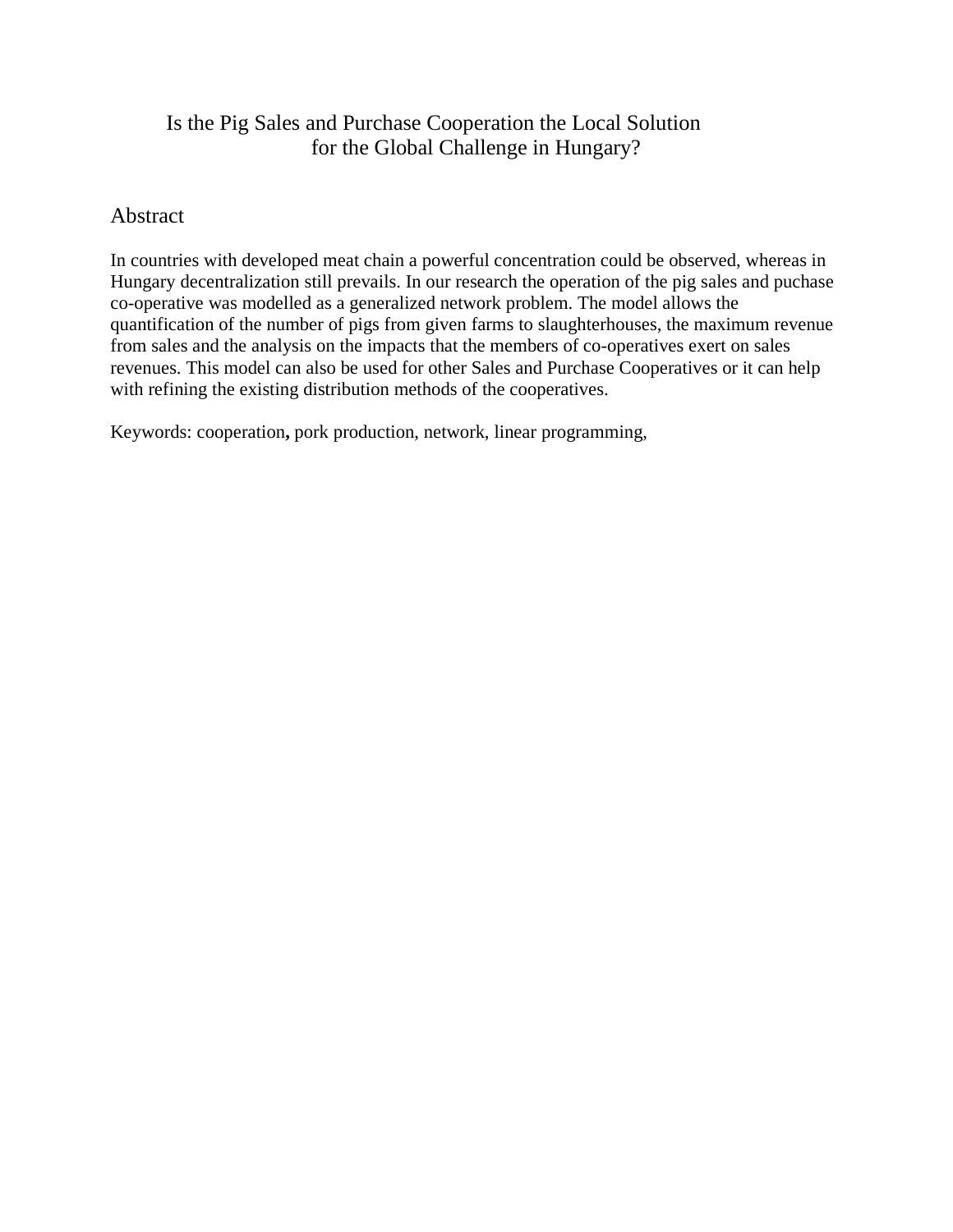#### Introduction

Globalization of the food chains in transition and developing countries has been driven by several factors. Some factors are not specific to these countries, such as the global process of increased international trade and investment and the structural changes in the global food markets (Jávor et al. 2008). Specific factors are the liberalization of the trade and investment regimes in transition and developing countries—policy reforms that often accompanied the privatization and domestic price reforms (Swinnen and Maertens, 2007). Globalization has resulted in the rapid growth of world trade, internationalization of production by multinational corporations, and declining information and communications costs (Pingali, 2007). The income rises, people tend to consume more calories in total, and the share of animal calories increases (Lotze-Campen et al., 2008). Global meat consumption can be expected to rise by up to 3% annually over the next decades (Keyzer et al., 2001). While global food supply may still outpace demand up to 2020, growth rates in production are likely to slow down in the longer run (Harris and Kennedy, 1999). Food standards are increasingly stringent, especially for fresh food products such as fruits, vegetables, meat, dairy products, fish, and seafood products, which are prone to food safety risks (Binh et al., 2007; Krystallis et al, 2007; Swinnen and Maertens, 2007; Gellynck and Molnár, 2009). The adverse impacts of animal disease outbreaks reach beyond national borders as the food supply chain becomes increasingly global (Park et al., 2008). Food scares or food safety risks emanating from foreign countries can be realized in domestic markets of importing countries. Shocks from localized animal disease outbreaks can be quickly transmitted to other regions and countries.

In recent years, Western-European countries have implemented large-scale technological developments (air conditioning, automated feeding, fodder production); therefore they have acquired devastating advantages at the expense of new member states. A key requirement is the selection of adequate varieties and variety-specific technologies, the improvement of the specific indicator of fodder conversion (fodder-utilization/weight growth) at growing fodder prices. More noteworthy is that the majority of Hungarian pig breeders produce source materials of various genetic background, so quality might radically fluctuate (Komlósi, 1999). In the past years the renewal of Hungarian genetic potentials declined markedly, biological bases were overexploited, breeding stock was heterogeneous, the number of breeders was low, and so selection base was not sufficient.

Competition in the case of pork meat is based on selling prices, on the quality of products (Gellynck et al. 2008) and on the public image of producers. The structure of the production path, the level of infrastructure, human resources, biological and economic environment are the factors which determine the competitiveness of the production path in the long term (Szabó and Bárdos, 2006; Horváth, 2008). In our present study we have investigated the first factor through the example of a concrete producer enterprise. In the wake of preliminary consulations with the managers of Alföldi Sertés Értékesítő és Beszerző Szövetkezet (Alföld Pig Sales and Purchase Cooperation, APSPC), a model was needed to distribute the animals of varied quality among slaughterhouses with different requirements for the maximization of sales revenues. This model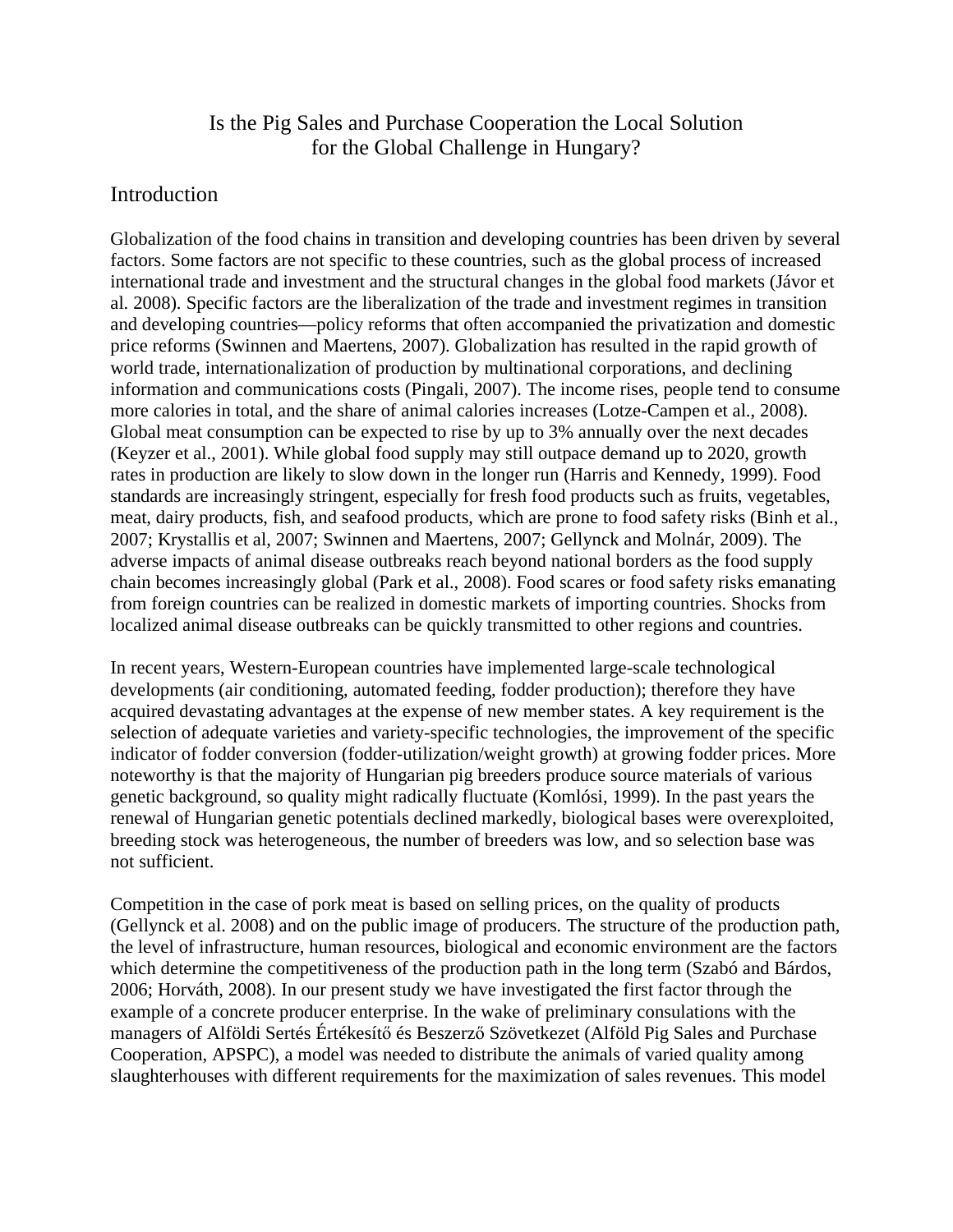can also be used for other Sales and Purchase Cooperatives or it can help with refining the existing distribution methods of the cooperatives.

# Literature review The Hungarian pork chain

Today the production path of pigs includes 4 segments in Hungary Figure 1. Before Hungary's EU accession slaughterhouses almost exclusively processed domestic source materials. In previous years, the supply of slaughter pigs continuously decreased, so slaughterhouses were forced to purchase pigs from abroad. The decline of the pig population in the preceding years was in close connection with the bankruptcy of private farms, as the number of pigs kept in private farms decreased by 1 million by 2006 as compared to figures in 2000; however, in the case of economic organizations the number of pigs merely decreased by 200 thousand. The organization of producers is not very strong in slaughter pig production and sales, their number may be 20-25 located regionally in the country (Nábrádi, 2007).

The second segment includes slaughterhouses, one third of which manufactures meat products as well as slaughtering and chopping. At this time, the number of bought-up slaughter pigs amounted to slightly more than 50% of available slaughter capacities. Approximately 48% of produced slaughter pigs were killed in meat industrial companies, about 18% in slaughterhouses and 34% in households (Nábrádi and Szőcs, 2004). Not only concentration, but specialization also emerged in the sector: 56% of pigs were primarily processed in slaughterhouses with the capacity of 200 thousand pigs/year and the rate of these farms is 5% among the total number of farms (Nyárs, 2007). Pig slaughter and processing are becoming increasingly separated. The third segment of the production path includes farms which exclusively manufacture meat products (processing II.), do not slaughter pigs and purchase source materials necessary for production from slaughterhouses. The number of slaughterhouses producing for exclusively domestic markets is still rather high on the Hungarian product path. Nowadays, slaughter itself fails to produce considerable profit, similarly to boning and cutting (or accessible profit is minimal), higher profit can merely be reached through finished products (Salamon et al., 2007). The fourth segment of the production path is domestic consumption and sales on foreign markets. This segment shows an extremely high variety of products which require source materials of different quality categories. Chains of stores far exceeding customer needs and competition among multinational companies (AKI, 2009) break down prices, which leads to deteriorating quality.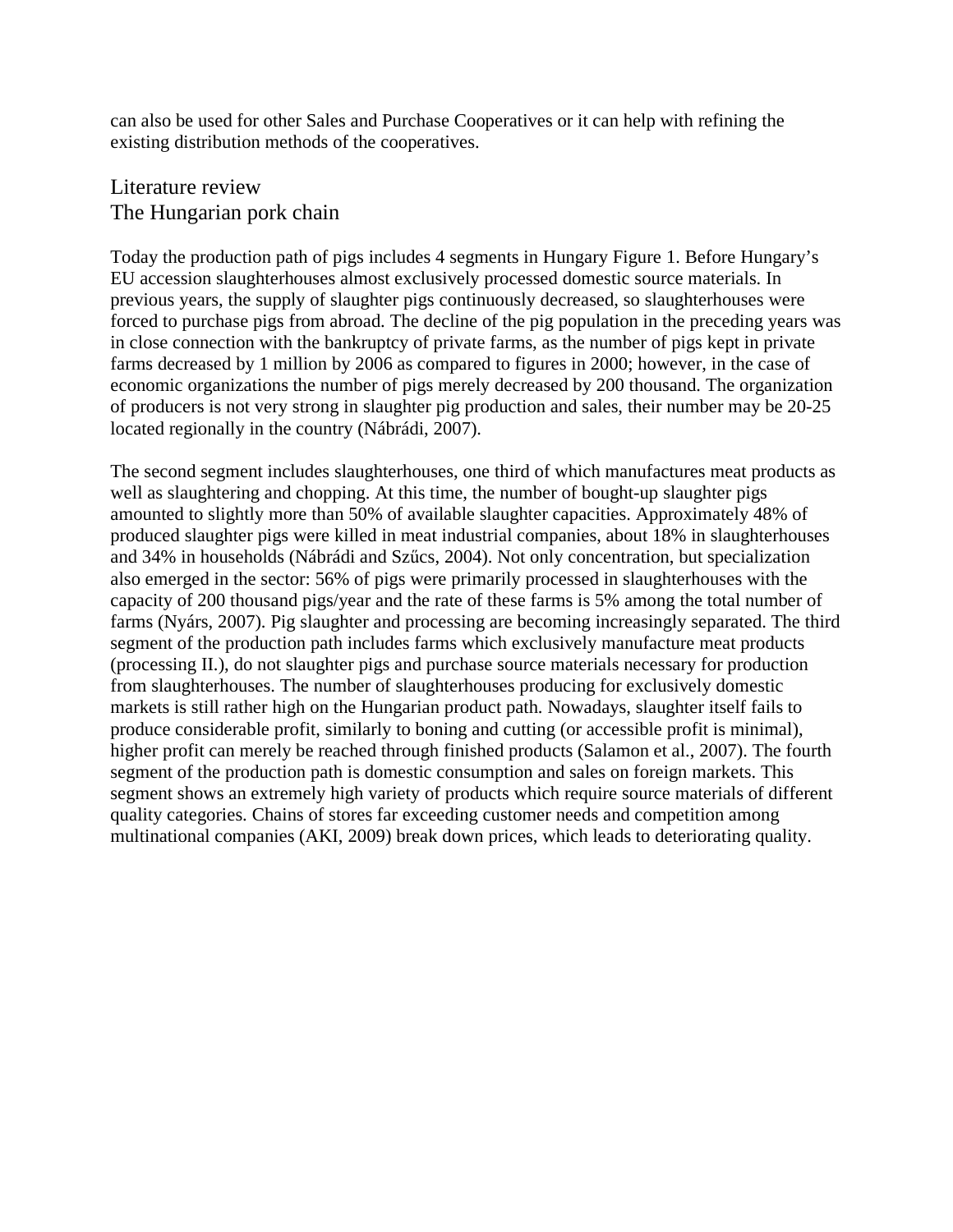

Figure 1. Segments of pork production path and distribution channels in Hungary in 2007 Source: AKI, 2009.

# Methodology

In our research we modelled the operation of a purchase and sale co-operative in the Northern Great Plain Region. We applied the linear programming technics in a network model. Agricultural programming models have been used in many studies (Andersen and Stryg, 1976; Jonasson and Apland, 1997). The network model was used earlier by many researchers in difference fields (Jonassen et al., 1993; Iacobucci et al., 1996). We sought the optimal solution by the help of the Winston and Albright's (1997) network model. Our conception was very simple: to deliver from each member to the slaughterhouse that pays the highest price for the produced quality.

The practical realization of the conception raises two significant questions:

What meat quality animals are to be delivered from farms?

o Grouping may be based on body weight; however, the actual meat quality parameters of certain animals will be known after feedbacks from slaughterhouses.

How is the return on sales reckoned for member organizations?

o Within one organization, products of the same quality are delivered for different slaughterhouses and distribution is merely influenced by transport distance.

The second question is easier to answer and the co-operative has already found the solution. The members deliver the pigs for the co-operative and righteous distribution is guaranteed by the application of the principle of "the same weekly price for the same quality". This means joint risk-taking for the members, and makes the delivery of market surplus safer. Trust is maintained by the continuous control of the members over the management. The Price Committee of the co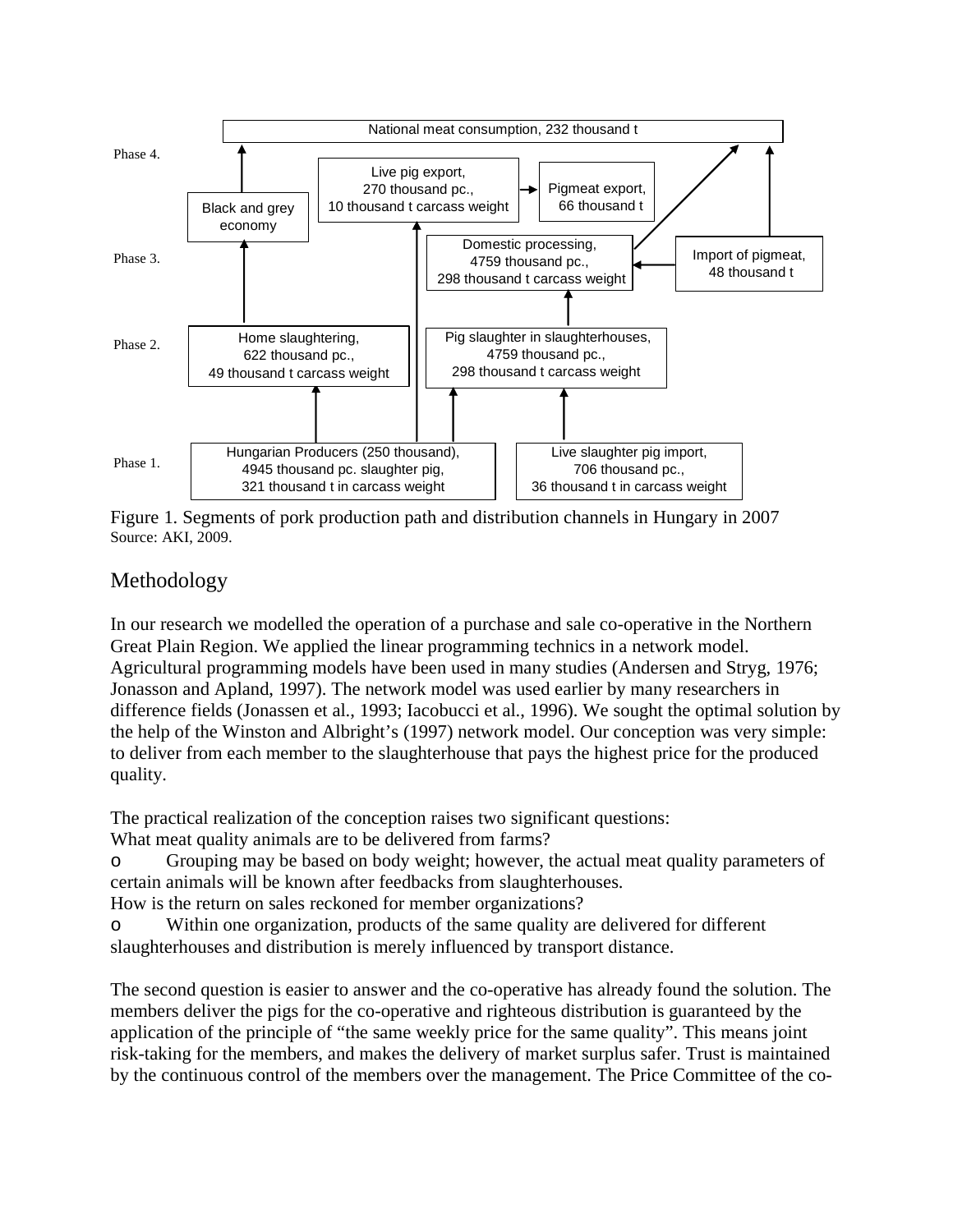operative sits together every week, supervises payments and each member receives a weekly statement on all the sales.

The first question is more difficult to answer. By the analysis of earlier slaughterhouse qualifications, the various distribution rates of meat quality can be defined rather precisely. Slaughterhouse quality categories can be regarded equal, but the system of deductions and bonuses is far from being uniform. The basic principle is more or less the same in the case of various slaughterhouses, but prices and parameters that influence prices present a diversified picture.

In our network model nodes include pig farms and slaughterhouses and arcs represent the amount to be delivered Figure 2. We indicate the price of one pig delivered from a farm to a given slaughterhouse on the arcs.

On the basis of earlier qualifications the data that can be defined in farms are the following:

- SEUROP quality rates, expectable average delivery weight, carcase weight out of this
- By using the expectable average delivery weight and earlier standard deviation values, the rate and body mass of animals of lower body weight than standard can be estimated
- Similarly to the earlier point, calculations are performed for potentially overweight animals as well
- Condemnation is estimated

On the basis of the above mentioned, taking the contracted slaughterhouse parameters into consideration, the average sales price can be calculated in every aspect and based on this, the average sales price of one pig as well.



Figure 2.The schematic model of distribution Source: Authors' own creation.

The variables of the model are the arcs of the network, i.e. there will be as many variables as many links can be created between farms and slaughterhouses. On the basis of the above data the target function of the model can be determined: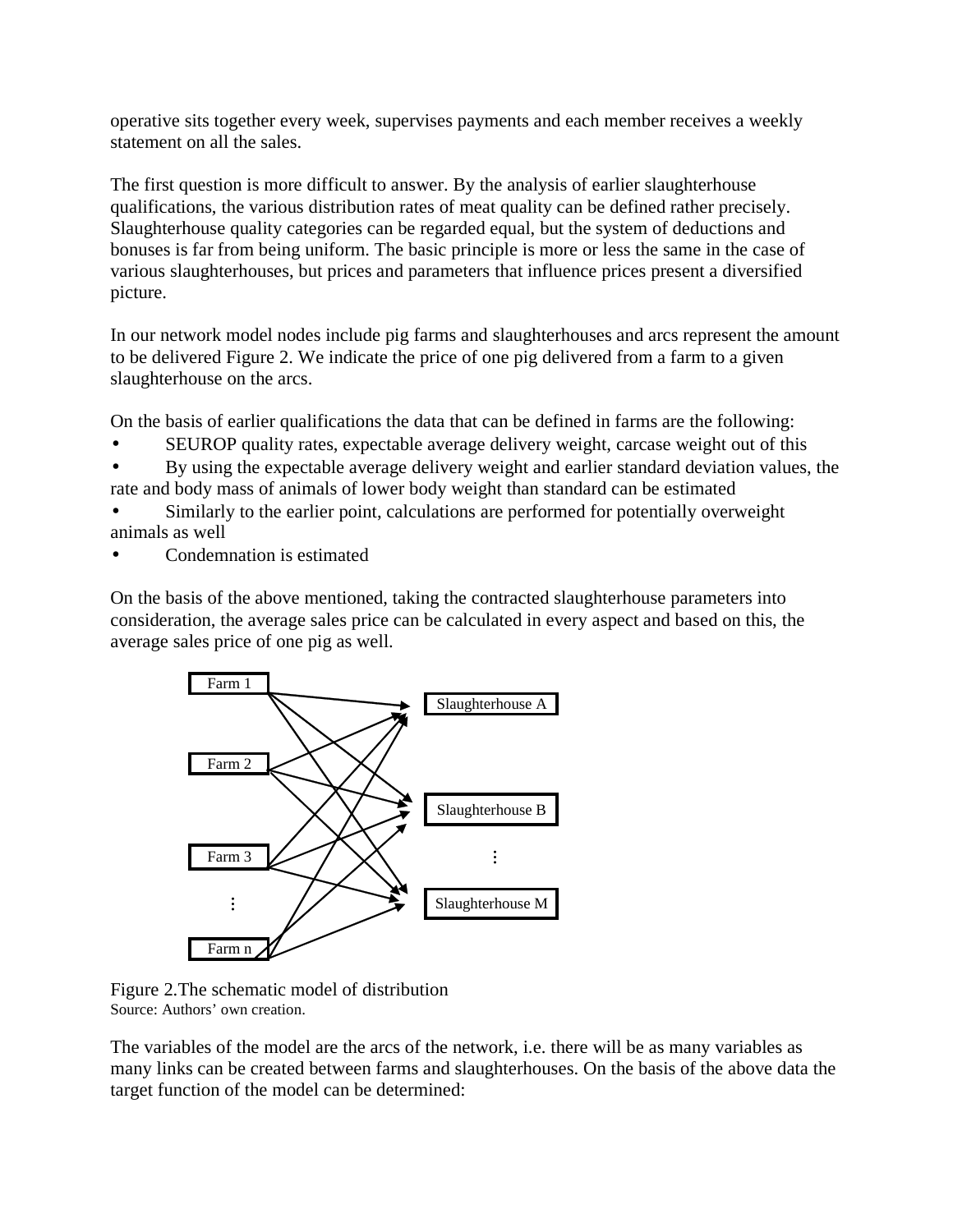$$
\sum_{i=1}^{n} \sum_{j=1}^{m} p_{ij} x_{ij} \Rightarrow MAX! \quad (i=1,2,...n; j=1,2,...,m)
$$
  
where (1)

 $^{\rm i}$  to claughterhouse  $^{\rm j}$  $p_{ij}$  = the average price of pigs delivered from farm  $i$  to slaughterhouse

 $x_{ij}$  = the average number of pigs delivered from farm  $i$  to slaughterhouse  $j$ 

The constraints are defined in nodes, separately for farms and separately for slaughterhouses. In the event of farms the total output from a farm equals with the volume for delivery if the whole quantity for delivery from all the farms is lower than or equal with the quantity for delivery, otherwise a lower limit is given. In the case of slaughterhouses, conditions will have an upper limit.

j

Constraints for farms:

$$
-\sum x_{ij} = -T_i \text{ if } \sum T_i \le \sum S_j
$$
  
-
$$
-\sum x_{ij} \ge -T_i \text{ if } \sum T_i > \sum S_j
$$
  
where (3)

 $x_{ij}$  = quantity flowing on arcs towards slaughterhouse

 $T_i$  = the number of pigs to be delivered from farm<sup>i</sup>

j  $S_j$  = demand of slaughterhouse

Constraints for slaughterhouses :

$$
\sum x_{ij} \le S_j \tag{4}
$$

where

j  $x_{ij}$  = quantity flowing on arcs towards slaughterhouse

This model is a linear programming (LP) application with 110 variables and 32 constraints. The solution requires widespread vulnerability studies. The shadow prices of the coefficients in the target function, the values of permissible increases and decreases present the threshold prices of certain delivery relations and those lower and upper limits, which can include the variations of the values of the target function without modifying the optimal solution. The shadow prices related to the variables may allow the evaluation of the influences of the potential expansion or restriction of certain delivery relations on the sales revenues. The influence of the members of the Co-operative on sales revenues can be analysed by "What if…" examinations.

The network model was run from the 2nd week of August for 5 weeks in 2007. On the basis of data from the APSPC, 11 producers delivered their products to 5 large slaughterhouses. By information from producers the data of the model can be continuously refreshed, so it can be easily applied for even weekly optimization as well. Each farm and slaughterhouse represents two nodes in the network, allowing the simultaneous optimization of fattening pigs and culled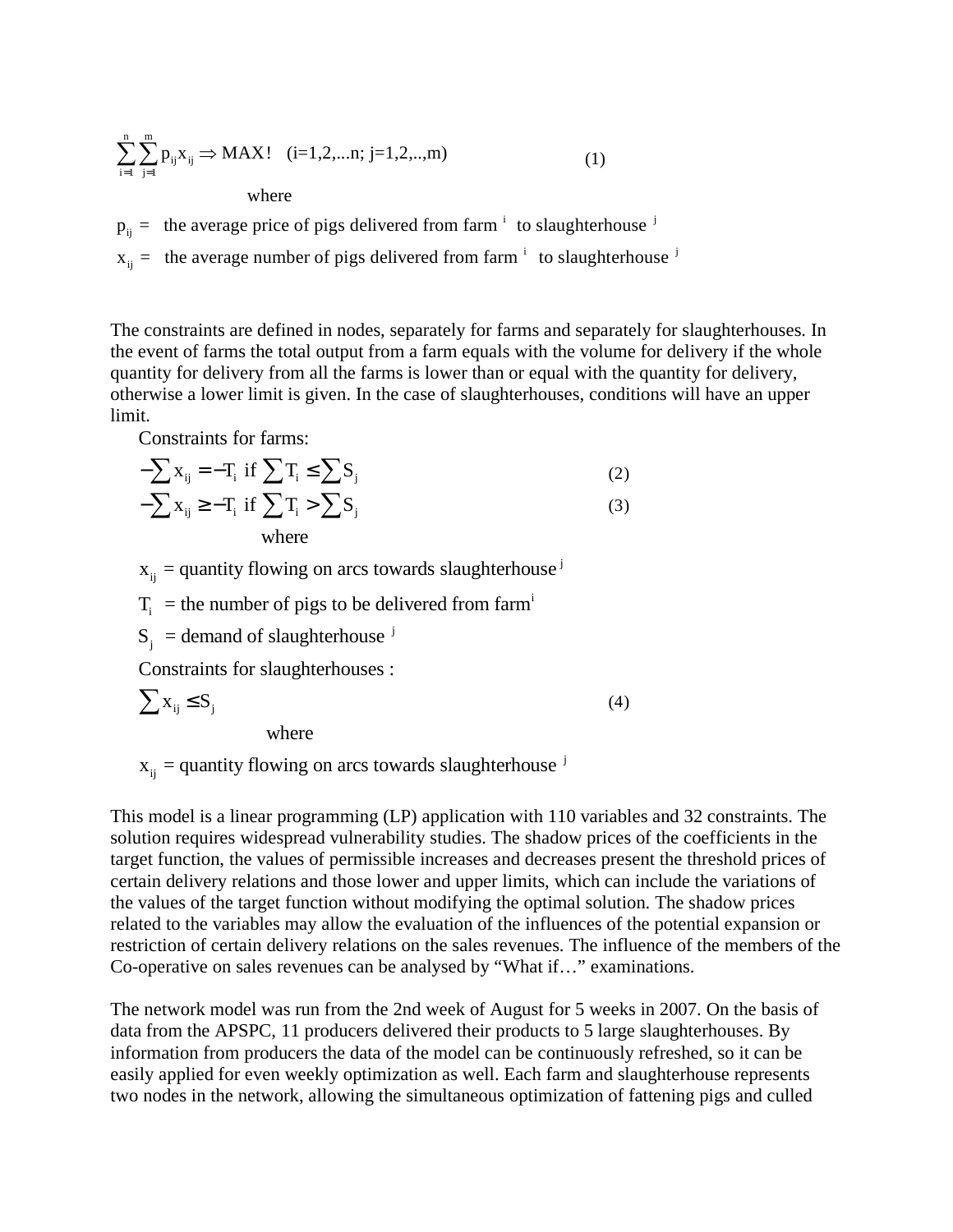sows. As a result, we receive data on the number of pigs to be delivered from certain farms to certain slaughterhouses, the total potential maximum revenue from sales and after breaking it down, revenues for individual farms as well.

The basic data of the network model include members' information on the expected quality and weight, and also prices and quality deductions related to various quality categories given by slaughterhouses. When comparing the findings of the model to the actual sales data, we took the following items into consideration:

- the number of pigs calculated in given farm-slaughterhouse relations

- in the case of sold mass, actually transported mass

- for quality, instead of forecasts by farms, actual qualifications by slaughterhouses. These modifications allowed the realistic evaluation of the model results.

#### Results and discussion Introduction of the APSPC

In 2005 19 producer groups were granted official recognition, the number of their average members was 30, their production was 85.000 t i.e. 110.7 million USD, about 20% of Hungarian pig production. In 2008 there were 26 officially recognised pig producer groups in Hungary. The APSPC was established on 20 February 2003 with 26 members. The Co-operative has performed the joint sales of pigs from June 2003. Table 1 presents sales in the past 6 years.

On the basis of data from 2008 it can be calculated that more than 40% of the production of Hungarian producer groups are given by the APSPC. Since its establishment the share of the cooperative has been increasing in the number of produced domestic pigs, therefore it can validate the rights of its members to a greater extent. We have to emphasize the fact that the members of the Co-operative do not sell their pigs under one name, but hand them over for distribution for the Co-operative.

| $14000 + 116$ sales of THE SI C III 2009 2000. |         |         |         |         |         |          |
|------------------------------------------------|---------|---------|---------|---------|---------|----------|
| Name                                           | 2003    | 2004    | 2005    | 2006    | 2007    | 2008     |
| Number of<br>members                           | 32      | 33      | 36      | 35      | 42      | 55       |
| Sold animals                                   | 152 109 | 288 992 | 273 590 | 290 641 | 348 490 | 388 000  |
| Sold $(t)$                                     | 16 948  | 30 4 43 | 32 244  | 33 4 82 | 40 250  | 44 814   |
| Revenue on sales<br>(million HUF)              | 4 1 2 8 | 8 9 4 4 | 9 1 2 3 | 10 104  | 11 753  | 13 2 2 0 |

#### Table 1. Pig sales of APSPC in 2003-2008.

Source: APSPC, 2009. (1 USD = 223.4 HUF in 2003; 1 USD = 203.3 HUF in 2004; 1 USD = 198.6 HUF in 2005; 1 USD = 211.2 HUF in 2006; 1 USD = 182.8 HUF in 2007; 1 USD = 249.7 HUF in 2008)

On one hand, the APSPC, considering the current regulations, can represent the interests of its members in terms of sales. As a result of the quantity of its produced slaughter animals, it can achieve higher prices than Hungarian average ones, due exclusively to its bargaining position. It must be noted that slaughterhouses offer various prices for equal quality at the same time. It often happens that slaughterhouses give periodically or permanently more than actual market prices for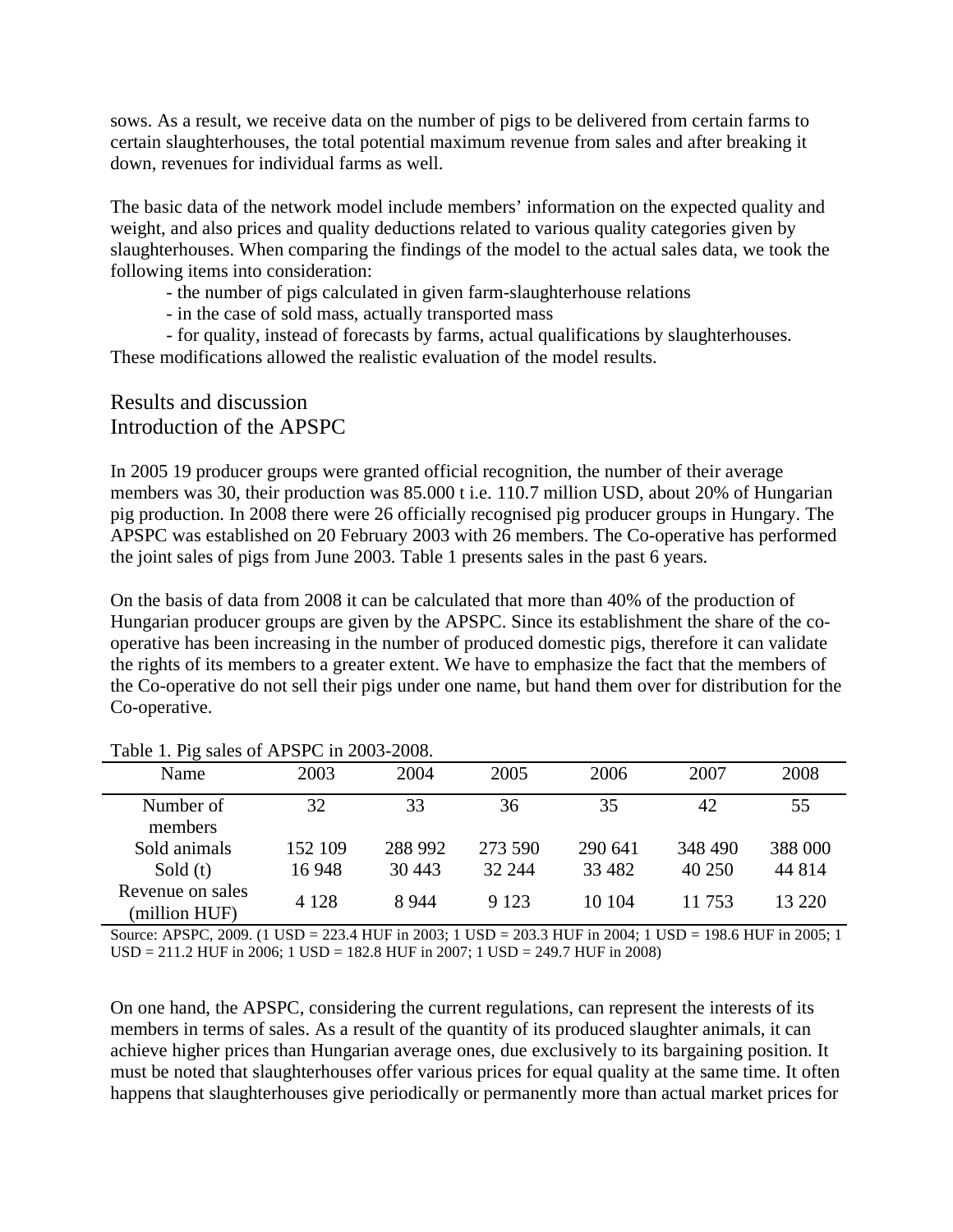animals of weaker quality or of greater body mass. The reasons may be various. The present study does not analyze this issue, but it includes demand and supply relations of consumers, demands from the processing industry or existing stocks placed in cold stores.

How can the positive potentials of market price fluctuations be exploited for increasing sales revenues?

In the case of a farm the only method may be the conclusion of exclusively short-term contracts and the sale of end products always for the buyer offering the highest price for them. In the short run it may be a useful method, but in a supply position it poses the risk that nobody buys anything, increasing market risks so high that they can endanger the existence of the enterprise. By concluding long-term contracts, market risks can be reduced but in this case low volumes cannot exploit the positive effects of price fluctuations and increase vulnerability.

Table 2 presents the sales revenues of the study period (in 2008) calculated by the model and the actual sales revenues of the cooperation. Sales revenue data showed clearly that for considerable amounts of sale volumes, the application of simple network models can exploit price fluctuations as a result of various quality requirements by slaughterhouses and thus surplus revenues can be gained. However, further gaines can be made by more precise meat quality forecasts, as this explained the necessity for the modification of the model data. These corrections reduced the value of the model target function more or less in each case. Unfortunately, farms mostly rely on the data of earlier periods and their own experience, as they lack the required measurement devices.

| Denomination                     |                                                                | 48.        | 49.        | 50.        | 51.        | 52.        | Total       |
|----------------------------------|----------------------------------------------------------------|------------|------------|------------|------------|------------|-------------|
|                                  |                                                                | week       | week       | week       | week       | week       |             |
| Fattening pig                    | Sales<br>revenues<br>of optimization<br>sales<br>Actual        | 102.1      | 104.1      | 115.1      | 100.0      | 125.4      | 546.8       |
|                                  | revenues                                                       | 99.6       | 101.7      | 114.1      | 97.9       | 121.3      | 534.6       |
| Culled sow                       | <b>Sales</b><br>revenues<br>of optimization<br>sales<br>Actual | 8.2        | 7.5        | 5.6        | 4.4        | 7.9        | 33.6        |
| revenues                         |                                                                | 6.4        | 7.4        | 5.4        | 4.2        | 7.5        | 31.0        |
| sales<br>Surplus<br>optimization | by<br>revenues<br>million HUF<br>$\%$                          | 4.3<br>4.0 | 2.6<br>2.4 | 1.2<br>1.0 | 2.2<br>2.2 | 4.5<br>3.5 | 14.8<br>2.6 |

Table 2. The development of actual sales revenue before and after optimization in the study period in 2008 (million HUF).

Source: Authors' own calculation. (1 USD = 263.2 HUF)

Table 3 presents the reduced costs of some variables and related information, which are highlighted by the management of the Co-operative, but are not included in the optimal solution. Certain relations cannot be actually compared in terms of calculated reduced costs, as they are calculated for one animal. However, this comparison may be carried out by average carcass weight. The findings suggest that farm 5. can transport to slaughterhouses B and C only when sales revenues calculated in the optimal solution decrease in the cooperative.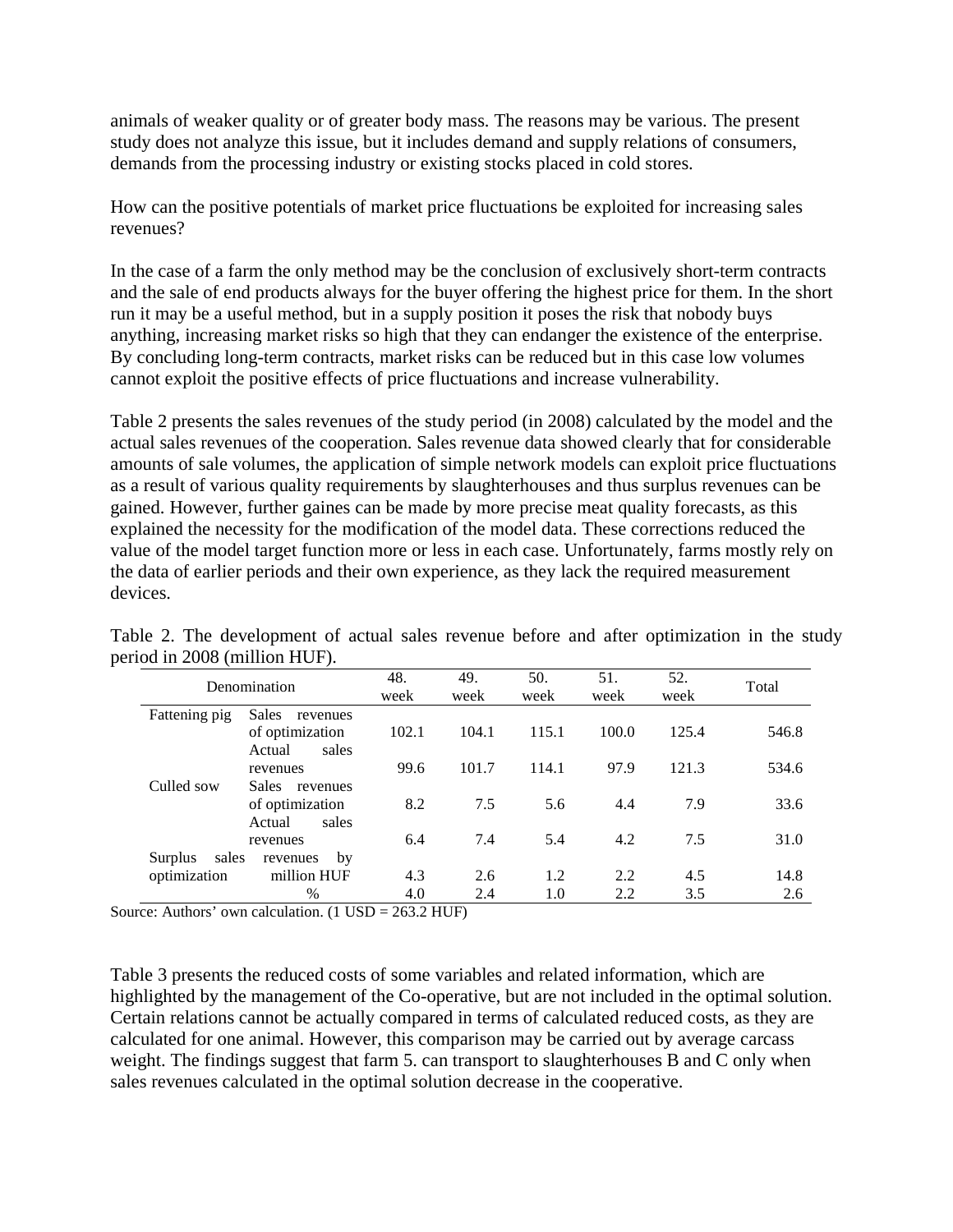On Table 4 shadow prices as model solutions show the amount of money by which further transports from certain farms increase income. The sensitivity report calculates this amount for one pig basically, but similarly to reduced costs, it can be converted into kg/HUF unit easily in the light of average weights.

| Relation of transport      | Reduced cost<br>HUF/pc | Coefficient of<br>target function<br>HUF/pc | Reduced cost<br>HUF/kg | Average<br>price HUF<br>/kg | Upper<br>limit HUF<br>/kg |
|----------------------------|------------------------|---------------------------------------------|------------------------|-----------------------------|---------------------------|
| Farm 2.-slaughterhouse B   | $-319.5$               | 42830.4                                     | $-3.0$                 | 399.6                       | 402.6                     |
| Farm 4.-slaughterhouse B   | $-249.0$               | 35133.5                                     | $-2.8$                 | 398.3                       | 401.1                     |
| Farm 5.- slaughterhouse B  | $-172.6$               | 43724.0                                     | $-1.6$                 | 395.8                       | 397.4                     |
| Farm 6.- slaughterhouse B  | $-268.8$               | 34160.8                                     | $-3.2$                 | 402.3                       | 405.5                     |
| Farm 7.- slaughterhouse B  | $-118.0$               | 37645.6                                     | $-1.3$                 | 400.6                       | 401.8                     |
| Farm 8.- slaughterhouse B  | $-201.5$               | 38309.7                                     | $-2.1$                 | 400.6                       | 402.7                     |
| Farm 9.- slaughterhouse B  | $-280.7$               | 35171.4                                     | $-3.2$                 | 402.5                       | 405.7                     |
| Farm 1.- slaughterhouse C  | $-200.2$               | 40298.6                                     | $-1.9$                 | 391.1                       | 393.0                     |
| Farm 5.- slaughterhouse C  | $-263.5$               | 43298.8                                     | $-2.4$                 | 392.0                       | 394.3                     |
| Farm 10.- slaughterhouse C | $-446.4$               | 44262.7                                     | $-3.9$                 | 383.5                       | 387.4                     |
| Farm 11.- slaughterhouse C | $-150.2$               | 38789.0                                     | $-1.5$                 | 392.1                       | 393.6                     |

Table 3. Development of the reduced costs of some variables in the model of week 48.

Source: Authors' own calculation.

On Table 2, optimized sales revenues from qualified pigs is 102.1 thousand HUF on the  $48<sup>th</sup>$ week, marketed quantity is 2655 pigs with the carcass weight of 259.7 tons based on the model's data, so the average market price is 393.2 HUF/kg.

Table 4. Shadow prices of net flow boundaries related to quality pig sales in the model of week 48.

| Name                 | Final<br>value<br>pc | Shadow price<br>for 1 pig | Right side of<br>condition<br>pc | Allowable<br>increase<br>pc | Allowable<br>decrease<br>pc | Shadow price<br>for 1 kg weight |
|----------------------|----------------------|---------------------------|----------------------------------|-----------------------------|-----------------------------|---------------------------------|
| net flow of 1. farm  | $-320$               | $-40.308$                 | $-320$                           | 35                          | 145                         | $-391,2$                        |
| net flow of 2. farm  | $-270$               | $-42625$                  | $-270$                           | 270                         | 255                         | $-397.7$                        |
| net flow of 3. farm  | $-450$               | $-35776$                  | $-450$                           | 35                          | 145                         | $-394,5$                        |
| net flow of 4. farm  | $-100$               | $-34857$                  | $-100$                           | 100                         | 255                         | $-395.2$                        |
| net flow of 5, farm  | $-200$               | $-43371$                  | $-200$                           | 55                          | 255                         | $-392,6$                        |
| net flow of 6, farm  | $-360$               | $-33904$                  | $-360$                           | <b>200</b>                  | 255                         | $-399.3$                        |
| net flow of 7. farm  | $-120$               | $-37238$                  | $-120$                           | 55                          | 145                         | $-396.2$                        |
| net flow of 8, farm  | $-250$               | $-37986$                  | $-250$                           | 55                          | 145                         | $-397.2$                        |
| net flow of 9. farm  | $-320$               | $-34927$                  | $-320$                           | <b>200</b>                  | 160                         | $-399.7$                        |
| net flow of 10, farm | $-210$               | $-44.518$                 | $-210$                           | 35                          | 40                          | $-385.7$                        |
| net flow of 11. farm | $-55$                | $-38748$                  | $-55$                            | 35                          | 145                         | $-391.7$                        |

Source: Authors' own calculation.

The analysis of Table 4 clearly shows that the extension of capacities in farms 2., 3., 4., 6., 7., 8. and 9. would increase sales revenues, as shadow prices for 1 kg of weight are higher here than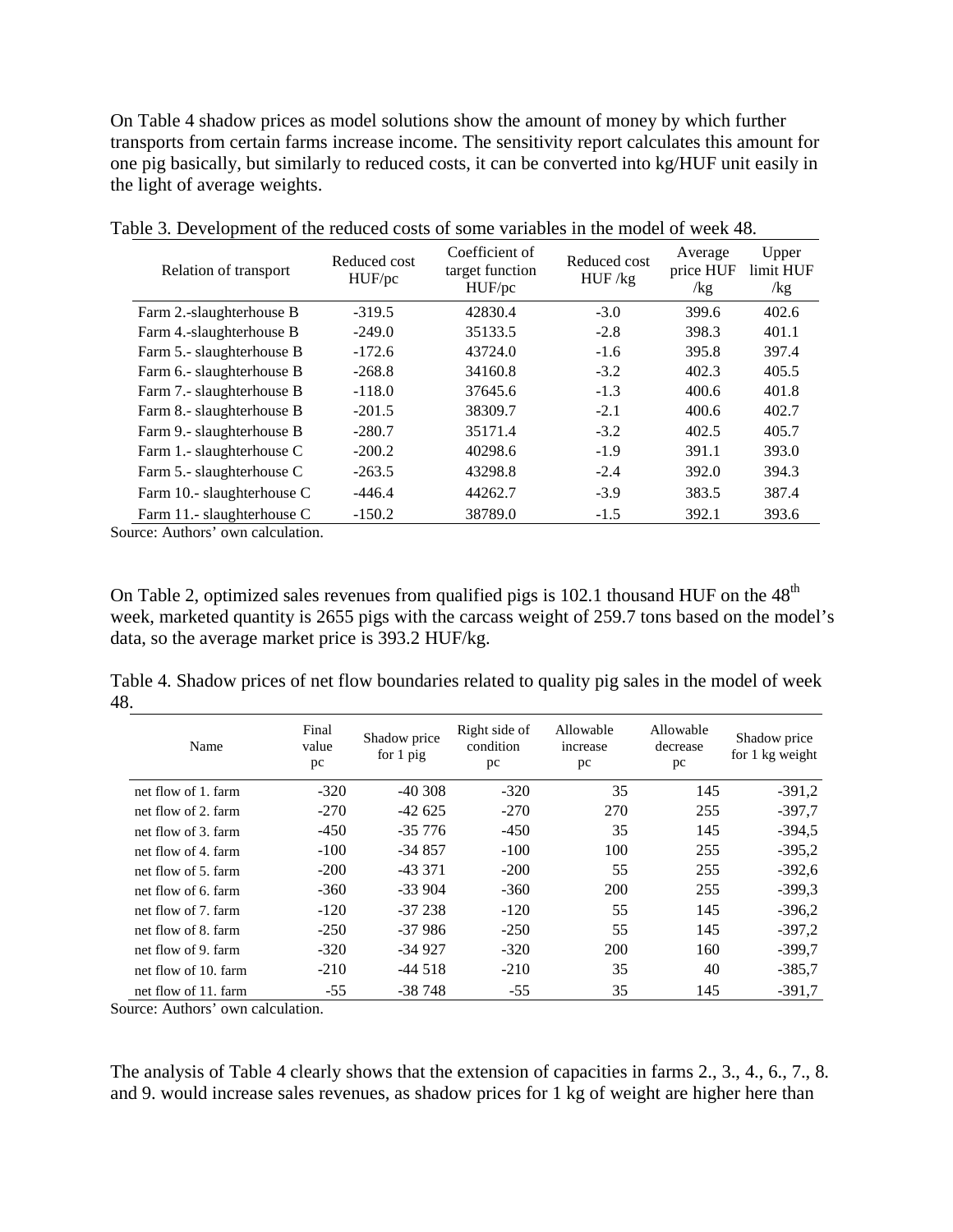current average prices; however, if transport capacities of farm 5. are extended, average prices can be reduced substantially. Statements on reduced costs already projected the conclusions on farm 10.

Table 5 demonstrates sensitivity report data related to slaughterhouse boundaries. The demands of slaughterhouse 6. shall not be fully met, while the other slaughterhouses will receive the required quantities. The comparison of A, B, C, D slaughterhouse shadow prices clearly indicates that if a sequence is to be set up for potential excess or re-grouped quantities, the sequence of  $C B - D - A$  slaughterhouses seems to be acceptable (the sequence of  $B - A - D - C$  seems unacceptable, as C shadow prices are the lowest; however, its allowable increase is the highest).

| Name             | Final<br>value pc | Shadow price<br>for $1$ pig | Right side<br>of<br>condition<br>pc | Allowable<br>increase<br>pc | Allowable<br>decrease<br>pc |
|------------------|-------------------|-----------------------------|-------------------------------------|-----------------------------|-----------------------------|
| Slaughterhouse A | 750               | 351                         | 750                                 | 35                          | 145                         |
| Slaughterhouse B | 250               | 525                         | 250                                 | 35                          | 40                          |
| Slaughterhouse C | 480               | 191                         | 480                                 | 200                         | 160                         |
| Slaughterhouse D | 550               | 243                         | 550                                 | 55                          | 145                         |
| Slaughterhouse E | 625               |                             | 880                                 | $1E + 30$                   | 255                         |

Table 5. Shadow prices of slaughterhouse net flow boundaries related to quality pig sales in the model of week 48.

Source: Authors' own calculation.

#### **Conclusions**

By the feedback of production information, the APSPC makes farmers on lower production levels as well produce better quality and more homogeneous source material for slaughter, thus they can achieve higher revenues. The extra income generated by the application of the model provides potentials for improvement in normal or more favourable years. Thus our long-term farming can be more balanced, which affects the production safety of the other members of the chain; therefore, profitability risk can be reduced in the whole chain. However, it should become clear for political decision-makers that regulations should enhance the quality awareness of each member in the chain.

#### References

Andersen, F., and Stryg, P.E., 1976. Inter-regional recursive LP model used in forecasting Danish agricultural development up to 1985. *European Review of Agricultural Economics* 1. 3, 7-21. APSPC, 2009. Personal communication

- AKI, 2009. A versenyesélyek javításának lehetőségei a főbb termékpályákon. Agrárgazdasági *tanulmányok* Budapest pp. 91-101. (in press)
- Binh, V.T., Thai, B.T., Quang, H.V., and Moustier, P. 2007. The role of farmer organisations and researcher support in the inclusion of smallholders in quality pork supply chains in Vietnam, EAAE seminar 106:1-21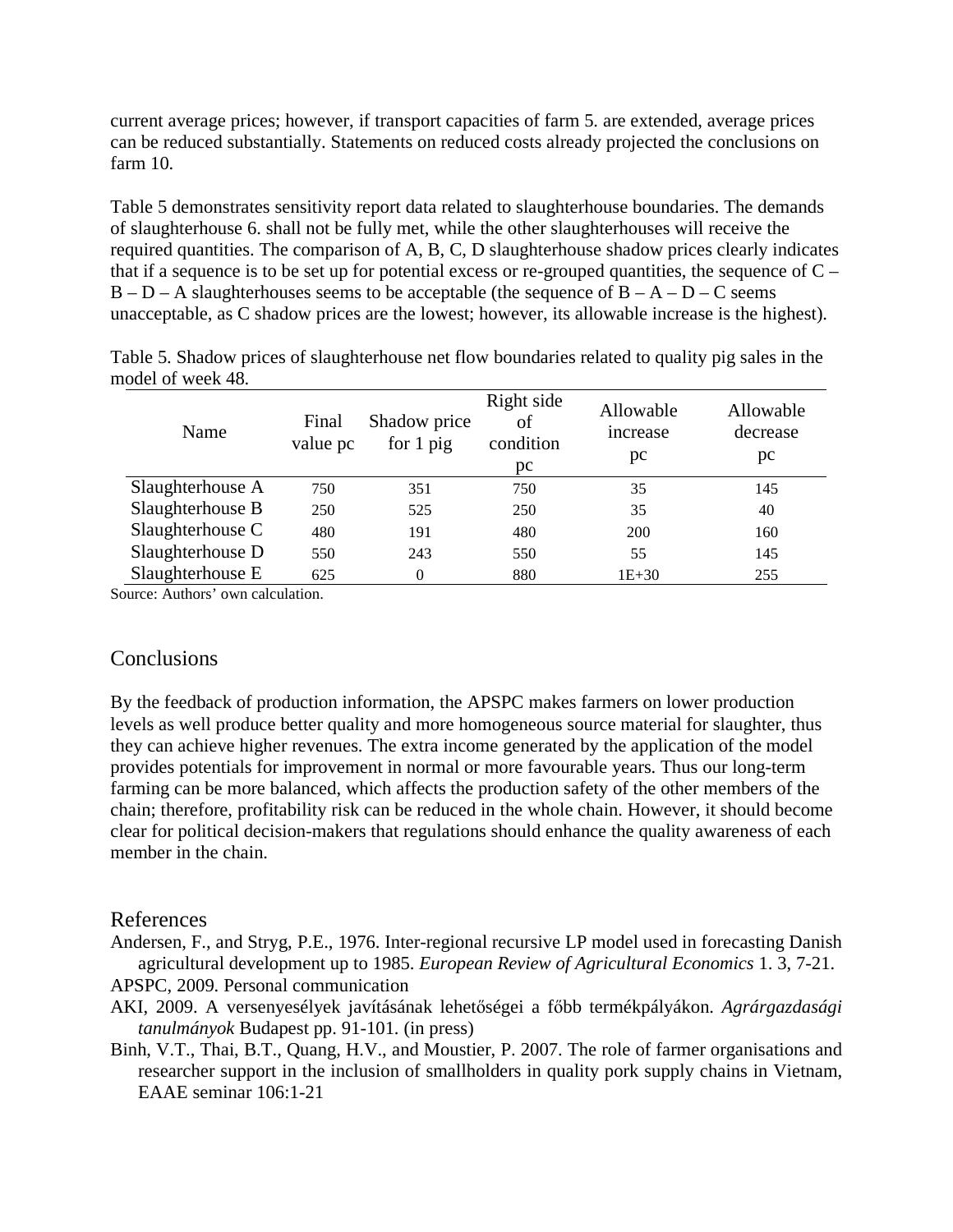- Gellynck, X., Molnár, A. and Aramyan, L. 2008. Supply chain performance measurement: the case of the traditional food sector in the EU. *Journal on Chain and Network science* 8 (1):47- 58.
- Gellynck, X., and Molnár, A. 2009. Chain governance structures: The European traditional food sector. *British Food Journal* (in press)
- Harris, J. M., and Kennedy, S. 1999. Carrying capacity in agriculture: Global and regional issues. *Ecological Economics* 29, 443–461.
- Horváth, J., 2008. A sertéságazat fejlesztési lehetőségei. AgrárUnió IX. évfolyam 3:52-54.
- Iacobucci, D., Henderson, G., Marcati, A., and Chang, J., 1996. Network Analysis of Brand Switching Behavior. *International Journal of Research in Marketing*, 13, pp. 415-429.
- Jávor, A., Nábrádi, A., Fenyves, V., Madai, H., and Vass, N. 2008. A minőség és az ár kapcsolata a magyar vágóbárány értékesítésében. XXXII. *Óvári Tudományos Nap* Mosonmagyaróvár
- Jonassen, D.H., Beissner, K., and Yacci, M. 1993. Structural Knowledge, Hillsdale, New Jersey, pp. 267.
- Jonasson, L., and Apland, J. 1997. Frontier technology and inefficiencies in programming sector models: An application to Swedish agriculture. *European Review of Agricultural Economics* 24, 109-131.
- Keyzer, M. A., Merbis, M. D., and Pavel, I. F. P. W. 2001. Can We Feed the Animals? Origins and Implications of Rising Meat Demand. Centre for World Food Studies, Amsterdam.
- Komlósi, I., 1999. A tenyészértékbecslés európai gyakorlata. *A Sertés*. IV. évf. 1:4-9.
- Krystallis, A., Chryssochoidis, G., and Scholderer, J. 2007. Consumer-perceived quality in 'traditional' food chains: The case of the Greek meat supply chain *Appetite* 48:54–68.
- Lotze-Campen, H., Müller, C., Bondeau, A., Rost, S., Popp, A., and Lucht , W. 2008. Global food demand, productivity growth, and the scarcity of land and water resources: a spatially explicit mathematical programming approach. *Agricultural Economics* 3, 325-338.
- Nábrádi, A. 2007. A minőség szerepe és ára a sertésvertikumban Bittner B., Kovács, K., (Eds.), A sertéságazat helyzete, kilátásai és fejlesztési lehetőségei, Szaktanácsadási füzetek 11. Debrecen pp. 94-116.
- Nábrádi, A., and Szőcs, I. 2004. Gazdasági tartalékok a sertés ágazatban, *a Hús*, Országos Húsipari Kutatóintézet Kht. Budapest, 14. évf. 1:47-53.
- Nyárs, L. 2007. A hazai és a dán sertéshús-előállítás üzemgazdasági helyzete, különös tekintettel az üzemméretre In: Bittner B., Kovács, K., (Eds.), A sertéságazat helyzete, kilátásai és fejlesztési lehetőségei, *Szaktanácsadási füzetek* 11. Debrecen pp. 71-89.
- Park, M., Jin, Y. H., and Bessler, D. A. 2008. The impacts of animal disease crises on the Korean meat market *Agricultural Economics* 39, 183–195.
- Pingali, P. L. 2007. Agricultural growth and economic development: a view through the globalization lens. *Agricultural Economics* 1, 1-12.
- Salamon, L., Kettinger, A., and Káldi, J. 2007. A termékpályák hazai jellemzői az állattenyésztésben, (The domestic features of the product chains in the animal husbandry) *International Conference on Agricultural Economics,* Rural Development and Informatics AVA3 Debrecen, Hungary CD issue
- Swinnen, J. F. M., and Maertens, M. 2007. Globalization, privatization, and vertical coordination in food value chains in developing and transition countries. *Agricultural Economics* 1, 89- 102.
- Szabó, G.G., and Bárdos, K. 2006. Contracts in agribusiness: A survey in the Hungarian dairy sector In: Bijman, J., Omta, S.W.F., Trienekens, J.H., Wijnands, J.H.M., Wubben, E.F.M.,